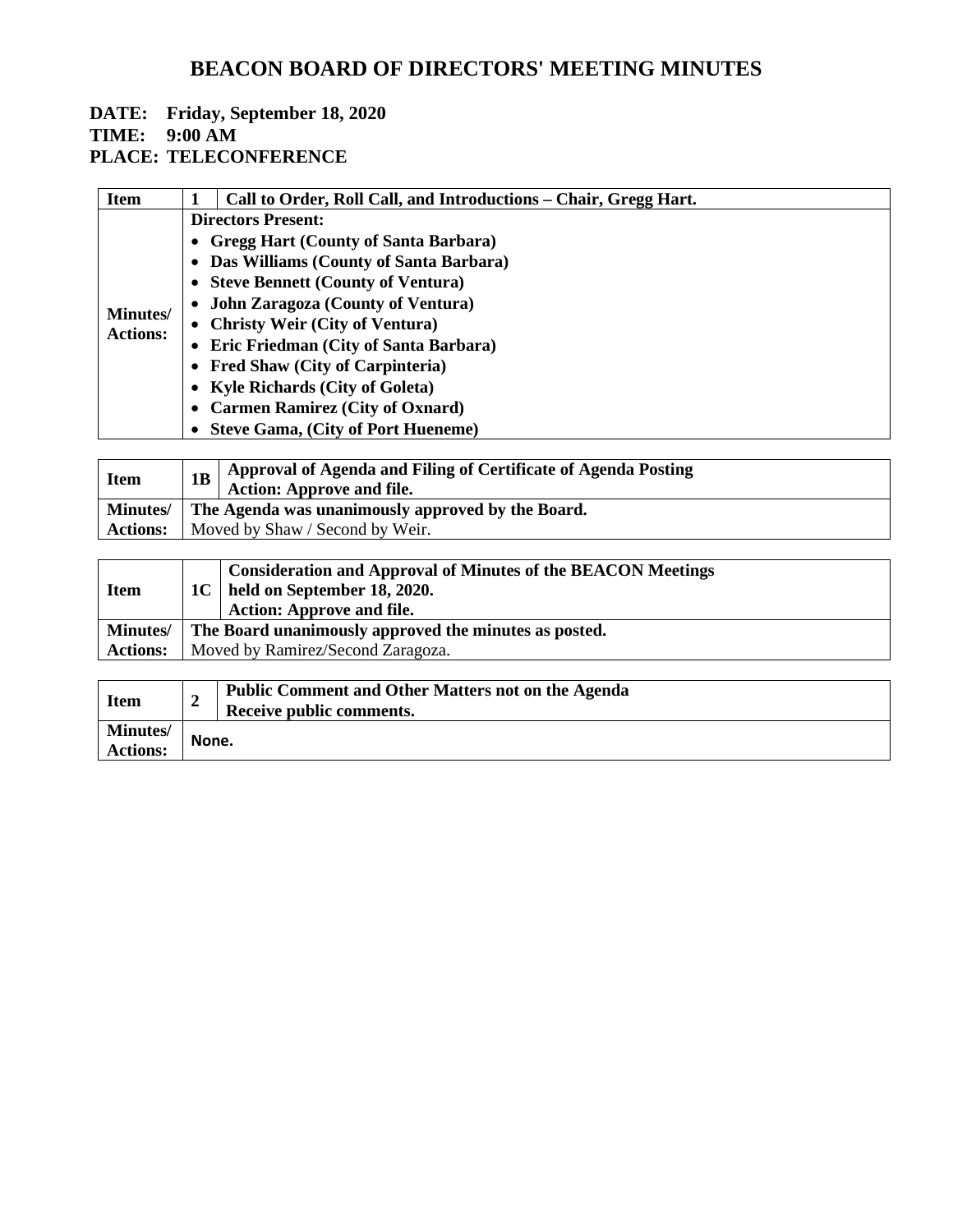# **DATE: Friday, September 18, 2020**

**TIME: 9:00 AM**

#### **PLACE: TELECONFERENCE**

|                 | Report on Regional Climate and Sea Level Rise Adaptation and City of Santa Barbara                                                                                                                 |  |
|-----------------|----------------------------------------------------------------------------------------------------------------------------------------------------------------------------------------------------|--|
|                 | <b>Presentation on Draft Sea-Level Rise Adaptation.</b>                                                                                                                                            |  |
| <b>Item</b>     | <b>Recommended Actions:</b>                                                                                                                                                                        |  |
|                 | Receive a presentation from BEACON Staff on Regional Sea Level Rise (SLR)<br>i.                                                                                                                    |  |
|                 | Adaptation needs and opportunities.                                                                                                                                                                |  |
|                 | ii.<br>Direct BEACON Staff to develop a Regional Adaptation Policies report; and                                                                                                                   |  |
|                 | iii.<br>Receive a presentation from the City of Santa Barbara and provide comments on the                                                                                                          |  |
|                 | 3A<br>City's Draft Sea-Level Rise Adaptation Plan.                                                                                                                                                 |  |
|                 | Approve and authorize the Chair to execute a comment letter on the City of<br>iv.                                                                                                                  |  |
|                 | Santa Barbara's Draft Sea-Level Rise Adaptation Plan regarding several potential<br>V.                                                                                                             |  |
|                 | region-level partnership opportunities (Exhibit 1); and                                                                                                                                            |  |
|                 | Determine the above actions are not a "Project" under the California Environmental<br>vi.                                                                                                          |  |
|                 | Quality Act (CEQA) pursuant to CEQA guideline 15378(b)(5) because they are an                                                                                                                      |  |
|                 | administrative activity that will not result in direct or indirect physical changes in the                                                                                                         |  |
|                 | environment.                                                                                                                                                                                       |  |
|                 | The Executive Director indicated that in January 2020 he reported that presentations to the Board                                                                                                  |  |
|                 | would be forth coming on SLR adaptation plans prepared by member agencies. This presentation                                                                                                       |  |
|                 | this morning is the first one from the City of Santa Barbara. The recommended actions also request                                                                                                 |  |
|                 | the Board to direct staff to prepare a Regional Adaptation Policies Plan that is aligned with the<br>adaptation policies from each member agency and execute a comment letter on the City of Santa |  |
|                 | Barbara's adaptation plan.                                                                                                                                                                         |  |
|                 |                                                                                                                                                                                                    |  |
|                 | The City of Santa Barbara SLR Adaptation Plan was presented to the BEACON Board by City of                                                                                                         |  |
|                 | SB Project Planner, Melissa Hetrick.                                                                                                                                                               |  |
|                 | Director Cristy Weir indicated that a development in the City of Ventura has bounced around                                                                                                        |  |
|                 | with regards to SLR compliance requirements dictated by the City.                                                                                                                                  |  |
|                 | Melissa Hetrick indicated that the new coastal plan process dictated by the Coastal Commission                                                                                                     |  |
| Minutes/        | requires detailed designs relative to SLR projections.                                                                                                                                             |  |
| <b>Actions:</b> | Director Eric Friedman thanked Melissa for the presentation. Eric indicated that a lot of work<br>$\bullet$                                                                                        |  |
|                 | went into the City's SLR Adaptation Plan and he hoped it would inform other jurisdictions. He                                                                                                      |  |
|                 | also indicated that BEACON is ahead of the game as a regional coastal agency.                                                                                                                      |  |
|                 | Director Carmen Ramirez indicated that we need to implement a regional SLR plans. Carmen<br>٠                                                                                                      |  |
|                 | expressed concerns regarding SLR projections and FEMA insurance requirements and about<br>equity issues.                                                                                           |  |
|                 | Director Fred Shaw asked that the City of SB presentation be posted on the BEACON Website.                                                                                                         |  |
|                 | Director Steve Gama thanked Melissa and indicated that that the presentation was a great                                                                                                           |  |
|                 | introduction to the topic of adaptation planning. Steve also endorsed the need for BEACON to                                                                                                       |  |
|                 | prepare a Regional SLR Adaptation Plan that would take inputs from the member agencies                                                                                                             |  |
|                 | individual plans. Steve also supports continuation of shoreline monitoring in order to track                                                                                                       |  |
|                 | coastal changes within the BEACON jurisdiction.                                                                                                                                                    |  |
|                 |                                                                                                                                                                                                    |  |
|                 | The Recommended Actions were unanimously approved by the Board.                                                                                                                                    |  |
|                 | Moved by Weir / Second by Friedman.                                                                                                                                                                |  |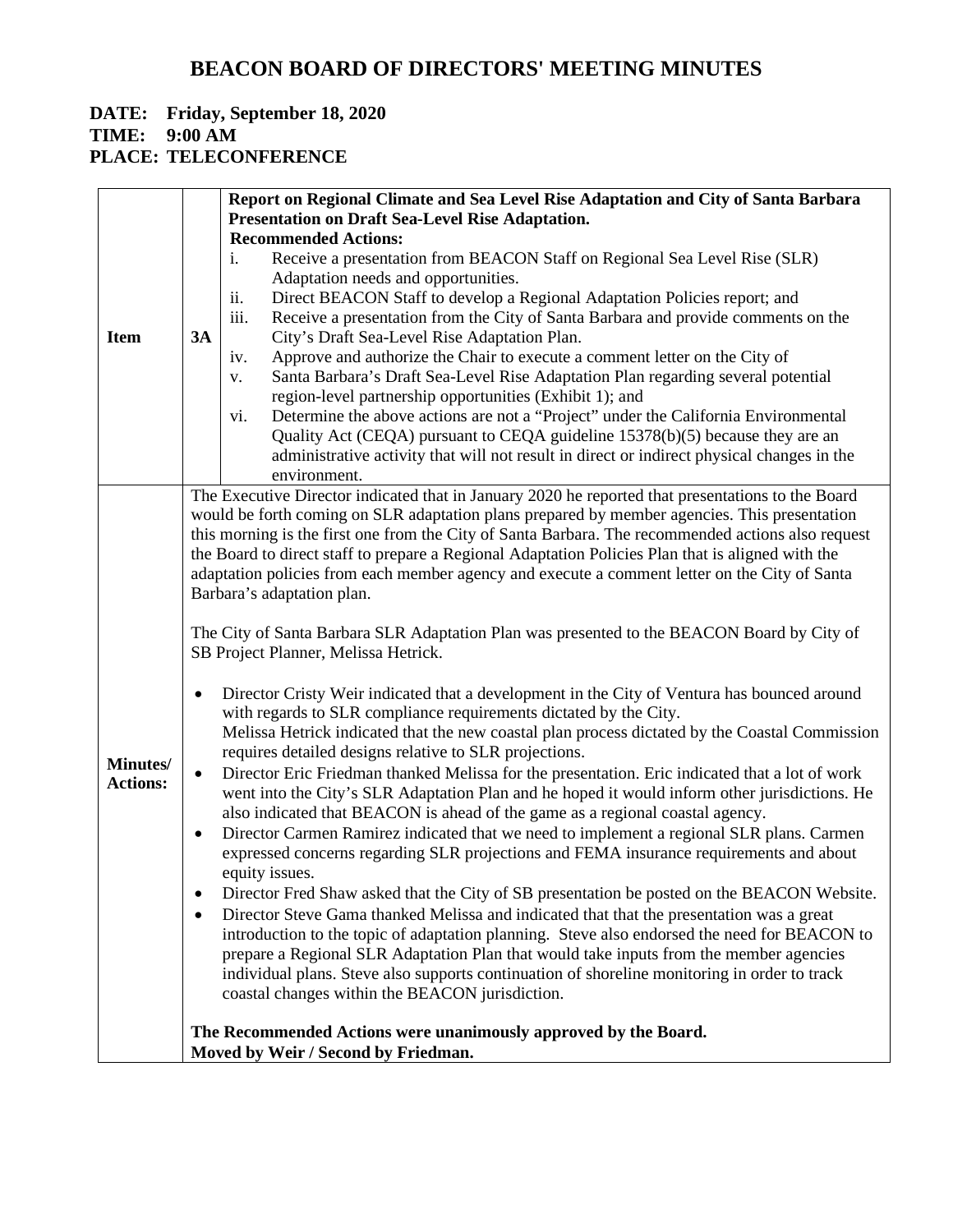#### **DATE: Friday, September 18, 2020 TIME: 9:00 AM PLACE: TELECONFERENCE**

|                 |                                                                                                   | Santa Barbara Debris Basin Grant Project.                                                                                                                                                                                                                                                                                                                                                                                                    |  |  |
|-----------------|---------------------------------------------------------------------------------------------------|----------------------------------------------------------------------------------------------------------------------------------------------------------------------------------------------------------------------------------------------------------------------------------------------------------------------------------------------------------------------------------------------------------------------------------------------|--|--|
|                 |                                                                                                   | <b>Recommended Actions:</b>                                                                                                                                                                                                                                                                                                                                                                                                                  |  |  |
|                 |                                                                                                   | Receive a presentation on status of the Santa Barbara Debris Basin Grant Project.<br>i.                                                                                                                                                                                                                                                                                                                                                      |  |  |
|                 |                                                                                                   | ii.<br>Approve, ratify, and authorize the Executive Director to execute Amendment No. 1 to the                                                                                                                                                                                                                                                                                                                                               |  |  |
|                 |                                                                                                   | Grant Agreement with the Ocean Protection Council (OPC) for the Santa Barbara County                                                                                                                                                                                                                                                                                                                                                         |  |  |
|                 |                                                                                                   | Debris Basin Removal Project to extend the term through March 30, 2023 and to re-                                                                                                                                                                                                                                                                                                                                                            |  |  |
| <b>Item</b>     | 4A                                                                                                | define the scope of the project without a change in the grant amount of \$539,000                                                                                                                                                                                                                                                                                                                                                            |  |  |
|                 |                                                                                                   | (Attachment 1);                                                                                                                                                                                                                                                                                                                                                                                                                              |  |  |
|                 |                                                                                                   | Approve and authorize the Executive Director to execute a Cooperative Agreement with<br>$\overline{111}$ .                                                                                                                                                                                                                                                                                                                                   |  |  |
|                 |                                                                                                   | Santa Barbara County for the Santa Barbara County Debris Modification Project, similar                                                                                                                                                                                                                                                                                                                                                       |  |  |
|                 |                                                                                                   | to the attached, to provide environmental, design and construction services for an amount                                                                                                                                                                                                                                                                                                                                                    |  |  |
|                 |                                                                                                   | not to exceed \$539,000 with a period of performance from October 1, 2020 to March 30,                                                                                                                                                                                                                                                                                                                                                       |  |  |
|                 |                                                                                                   | 2023, upon concurrence of legal counsel (Attachment 2).                                                                                                                                                                                                                                                                                                                                                                                      |  |  |
|                 |                                                                                                   | Program Manager Gerald Comati provided a status report on the Santa Barbara County Debris Basin                                                                                                                                                                                                                                                                                                                                              |  |  |
|                 |                                                                                                   | Project. Gerald reported that an OPC grant had been approved in 2017 to help fund the removal of                                                                                                                                                                                                                                                                                                                                             |  |  |
|                 |                                                                                                   | two debris basins (Rattle Snake and San Ysidro) thereby removing obstacles to the natural sediment                                                                                                                                                                                                                                                                                                                                           |  |  |
|                 | transport to the coast. Following the debris flow of January 2018, SB County could no longer      |                                                                                                                                                                                                                                                                                                                                                                                                                                              |  |  |
|                 | support removal of the two debris basins. Consequently, BEACON, working with The SB County        |                                                                                                                                                                                                                                                                                                                                                                                                                                              |  |  |
|                 |                                                                                                   | Flood Control District, requested a scope and schedule change to the OPC grant. The Change                                                                                                                                                                                                                                                                                                                                                   |  |  |
|                 |                                                                                                   | included the modification of two existing debris basins (San Ysidro and Cold Springs) and pushing                                                                                                                                                                                                                                                                                                                                            |  |  |
| Minutes/        | out the delivery schedule from 2018 to 2022. The modifications would maintain the function of the |                                                                                                                                                                                                                                                                                                                                                                                                                                              |  |  |
|                 |                                                                                                   |                                                                                                                                                                                                                                                                                                                                                                                                                                              |  |  |
|                 |                                                                                                   |                                                                                                                                                                                                                                                                                                                                                                                                                                              |  |  |
|                 |                                                                                                   |                                                                                                                                                                                                                                                                                                                                                                                                                                              |  |  |
|                 |                                                                                                   |                                                                                                                                                                                                                                                                                                                                                                                                                                              |  |  |
|                 |                                                                                                   |                                                                                                                                                                                                                                                                                                                                                                                                                                              |  |  |
|                 |                                                                                                   |                                                                                                                                                                                                                                                                                                                                                                                                                                              |  |  |
|                 |                                                                                                   |                                                                                                                                                                                                                                                                                                                                                                                                                                              |  |  |
| <b>Actions:</b> |                                                                                                   | debris basins in terms of retaining large debris, but also allow the flow of sediment downstream to<br>the beach. OPC approved the grant amendment in early 2020.<br>Gerald indicated that SB County Flood Control was in the process of preparing environmental<br>approvals and designs for the two basin modification projects.<br>The Recommended Actions were unanimously approved by the Board.<br>Moved by Weir / Second by Richards. |  |  |

| <b>Item</b>     | 5A        | <b>BEACON Organization and Program - Board Members Reports.</b>                                 |
|-----------------|-----------|-------------------------------------------------------------------------------------------------|
|                 | ٠         | Director Kyle Richards indicated that the City of Goleta had received an award for local        |
|                 |           | governments efforts to reduce GHG and save energy. Kyle also indicated that the City does a     |
|                 |           | Coastal Hazards Vulnerability Assessment and Fiscal Impact Report, which was approved by        |
|                 |           | the City Council in December 2015.                                                              |
|                 | $\bullet$ | Director Carmen Ramirez reported that the City of Oxnard approved a SLR Adaptation Strategy     |
|                 |           | back in 2018. Carmen also reported that the City had recently reached a deal with the Mandalay  |
|                 |           | Power Plant to replace existing technology with battery-based technology.                       |
| <b>Minutes/</b> | $\bullet$ | Director Fred Shaw indicated that City of Carpinteria beaches were successfully closed on Labor |
| <b>Actions:</b> |           | Day and that the City will hold a virtual Avocado Festival this year.                           |
|                 |           | Director Christy Weir thanked BEACON in general for its public awareness.                       |
|                 | ٠         | Director Gregg Hart reported that he was focused on promoting BEACON to all agencies.           |
|                 | $\bullet$ | Director Steve Gama Director gave a shout out to "REACH", a non-profit organization in          |
|                 |           | support of Recreation, Education, Arts, Culture in Hueneme. Steve also indicated that the bi-   |
|                 |           | annual dredging cycle is coming up and that the City will want to coordinate with BEACON        |
|                 |           | staff on helping secure maximum USACOE funding.                                                 |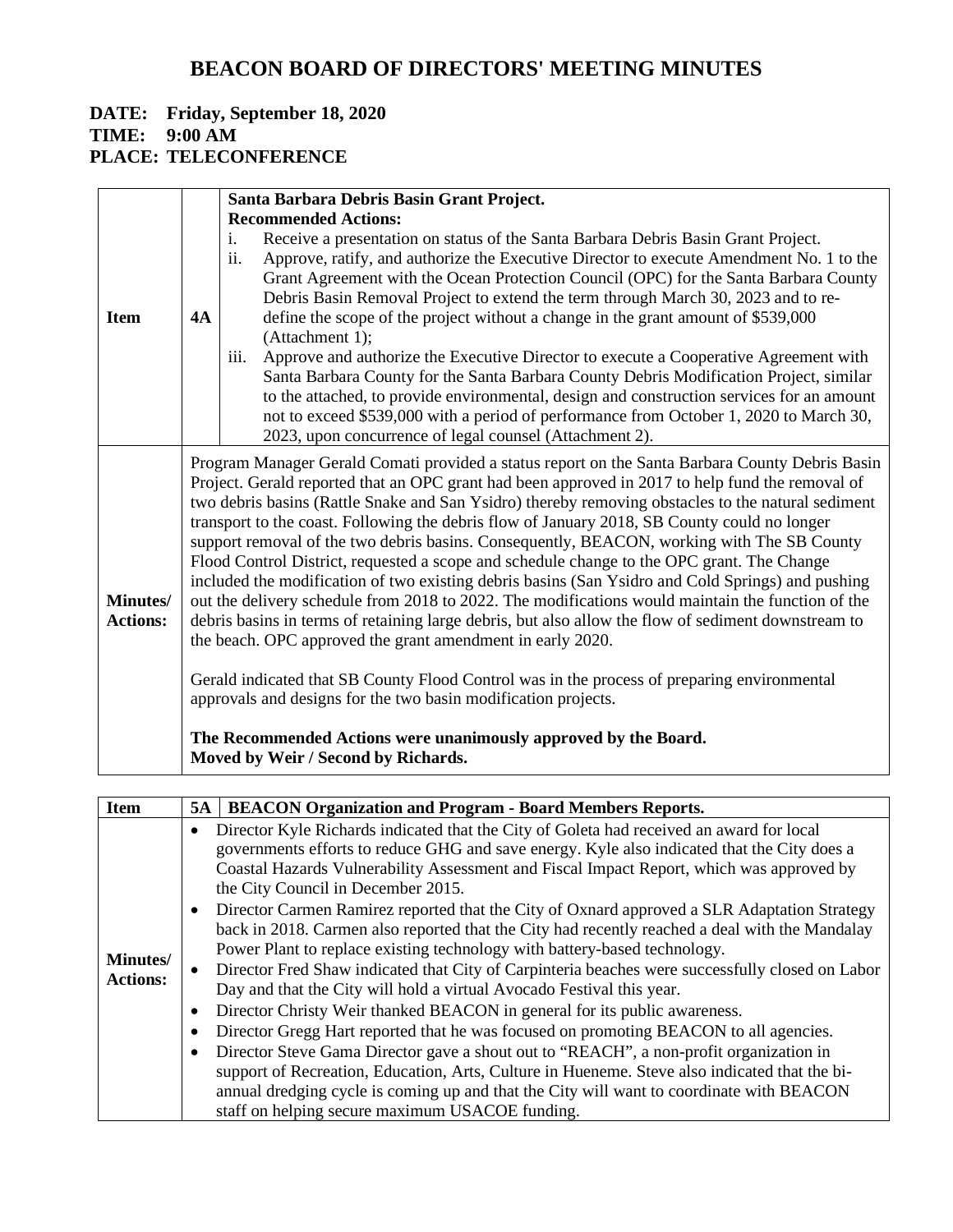#### **DATE: Friday, September 18, 2020 TIME: 9:00 AM**

**PLACE: TELECONFERENCE**

|                 |                                                                                                       | <b>BEACON Organization - BEACON Science Strategy</b>                                                       |  |
|-----------------|-------------------------------------------------------------------------------------------------------|------------------------------------------------------------------------------------------------------------|--|
|                 |                                                                                                       | <b>Recommended Actions:</b>                                                                                |  |
|                 |                                                                                                       | Receive a Staff Report on Science Support Actions.<br>i.                                                   |  |
|                 |                                                                                                       | Request the Chair to convene a Science Advisory Committee, appoint the initial<br>ii.                      |  |
|                 |                                                                                                       | Co-Chairs and committee members for a term of 2 years; and thereafter, that the                            |  |
|                 |                                                                                                       | Board confirm the appointments made by the Chair.                                                          |  |
|                 |                                                                                                       | Approve and adopt the Bylaws for the Science Advisory Committee (Exhibit 1).<br>iii.                       |  |
|                 |                                                                                                       | Provide notice of cancellation for the agreement with Dr. Doug George for science<br>iv.                   |  |
| <b>Item</b>     | 5B1                                                                                                   | support services making termination effective October 30, 2020 in accordance                               |  |
|                 |                                                                                                       | Section VI of the agreement; and                                                                           |  |
|                 |                                                                                                       | Approve and authorize the Executive Director to execute a Cooperative Agreement<br>V.                      |  |
|                 |                                                                                                       | with the University of California-California Sea Grant in an amount not to exceed                          |  |
|                 |                                                                                                       | \$15,000.00, similar to the attached, to assist BEACON executive staff in                                  |  |
|                 |                                                                                                       | coordinating the activities of the Science Advisory Committee with a period of                             |  |
|                 |                                                                                                       | performance from October 30, 2020 through June 30, 2021, upon concurrence of                               |  |
|                 |                                                                                                       | legal counsel (Exhibit 2).                                                                                 |  |
|                 |                                                                                                       | Executive Director Marc Beyeler reported that staff have been working to develop a BEACON                  |  |
|                 |                                                                                                       | Science Strategy and supporting implementation actions. At this time, BEACON staff is                      |  |
|                 |                                                                                                       | recommending the Board authorize the Chair to convene a Science Advisory Committee, appoint the            |  |
|                 | initial Co-Chairs and committee members for a term of 2 years; and thereafter, that the Board confirm |                                                                                                            |  |
|                 | the appointments made by the Chair. In addition, to conform to BEACON's own by-laws, staff is         |                                                                                                            |  |
|                 |                                                                                                       | further recommending the Board adopt a set of by-laws for the Science Advisory Committee (Exhibit          |  |
|                 | 1). Marc further explained that in order to support BEACON Executive Staff in the implementation      |                                                                                                            |  |
|                 |                                                                                                       | of the Science Advisory Committee, staff is recommending that the Board approve a cooperative              |  |
|                 |                                                                                                       | agreement with the University of California-California Sea Grant to receive support services for the       |  |
|                 |                                                                                                       | Science Advisory Committee (Exhibit 2). Originally, Dr. Douglas George was to provide BEACON               |  |
|                 |                                                                                                       | Executive staff with support for the Science Advisory Committee. However, Dr. George has taken a           |  |
|                 |                                                                                                       | position with the NOAA and cannot devote the amount of time to supporting BEACON Executive                 |  |
|                 |                                                                                                       | Staff as intended. BEACON staff have identified the Science staff of the California Sea Grant to           |  |
|                 |                                                                                                       | support BEACON efforts. The California Sea Grant has proposed that Mr. Nick Sadrpour, the Science          |  |
|                 |                                                                                                       |                                                                                                            |  |
| Minutes/        |                                                                                                       | Integration Program Coordinator, provide staff support to BEACON. BEACON Executive Staff has               |  |
|                 |                                                                                                       | worked with Mr. Sadrpour on the California Sediment Management Workgroup for the past three                |  |
| <b>Actions:</b> |                                                                                                       | years and collaborated with him on various sediment management activities. Mr. Sadrpour has been           |  |
|                 |                                                                                                       | assigned to work on additional projects for California Sea Grant in Ventura and Santa Barbara              |  |
|                 |                                                                                                       | counties working under personnel at the University of California, Santa Barbara. BEACON has a long         |  |
|                 | history of working with the Staff of California Sea Grant located at the Scripps Institution of       |                                                                                                            |  |
|                 |                                                                                                       | Oceanography (SIO) at the University of California.                                                        |  |
|                 |                                                                                                       |                                                                                                            |  |
|                 |                                                                                                       | Staff are proposing the initial formation of the group in the fall of 2020 and initial activities as early |  |
|                 |                                                                                                       | as the beginning of 2021. In the first two years of the group, staff are proposing two annual meetings.    |  |
|                 |                                                                                                       | The first one involves the science advisors only and is focused on a review of relevant data collection    |  |
|                 |                                                                                                       | and scientific research initiatives of importance to the BEACON Coast. The second meeting would            |  |
|                 |                                                                                                       | involve the science advisors and local and regional agency managers, where there would be an               |  |
|                 |                                                                                                       | exchange of information between the scientists and the managers focused on discussing, evaluating,         |  |
|                 |                                                                                                       | and prioritizing data collection and scientific investigations of most relevance to BEACON's mission.      |  |
|                 |                                                                                                       |                                                                                                            |  |
|                 |                                                                                                       | <b>BOARD ACTIONS: The Board approved unanimously the Recommended Actions.</b>                              |  |
|                 |                                                                                                       | Moved by Shaw /Second by Richards.                                                                         |  |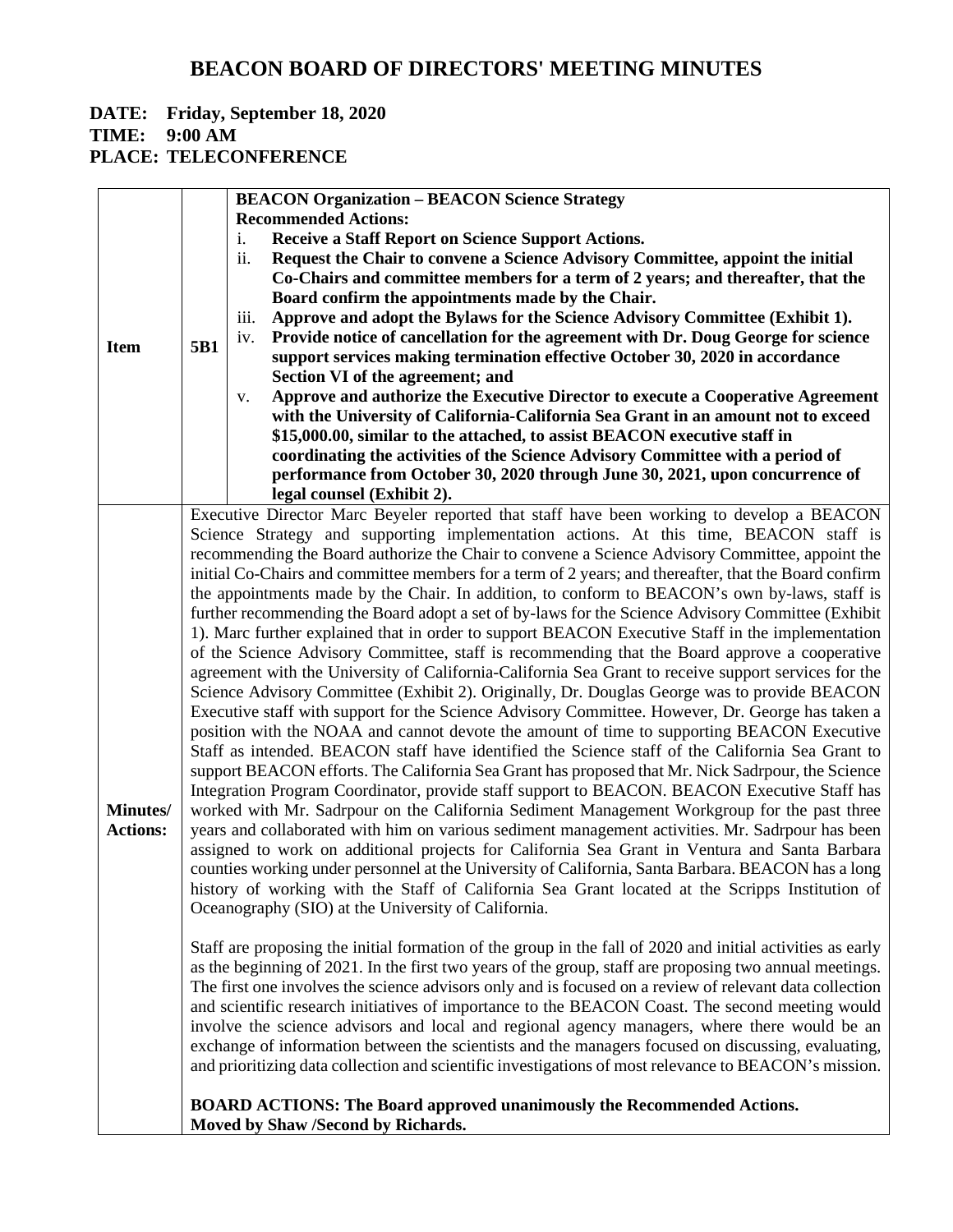#### **DATE: Friday, September 18, 2020 TIME: 9:00 AM PLACE: TELECONFERENCE**

|                 |                 | <b>BEACON Purchasing Policy.</b>                                                                      |
|-----------------|-----------------|-------------------------------------------------------------------------------------------------------|
|                 |                 | <b>Recommended Actions:</b>                                                                           |
| <b>Item</b>     | 5B <sub>2</sub> | Approve and adopt a BEACON Purchasing Policy (Exhibit 1); and<br>ı.                                   |
|                 |                 | Adopt Resolution 2020-1 designating the Executive Director to act as BEACON's<br>ii.                  |
|                 |                 | Purchasing Officer in accordance with the BEACON Purchasing Policy. (Exhibit                          |
|                 |                 | 2).                                                                                                   |
|                 |                 | Executive Director Marc Beyeler explained that previously BEACON has not had a formal                 |
|                 |                 | purchasing policy and that in order to allow the smooth function of the organization one is required. |
| <b>Minutes/</b> |                 | The policy gives the Executive Director expenditure authority for smaller services agreements.        |
| <b>Actions:</b> |                 |                                                                                                       |
|                 |                 | <b>BOARD ACTIONS: The Board approved unanimously the Recommended Actions.</b>                         |
|                 |                 | Moved by Shaw / Second by Ramirez.                                                                    |

|                 |                                                                                          | <b>Appointment of BEACON Special Projects Staff</b>                                                |  |
|-----------------|------------------------------------------------------------------------------------------|----------------------------------------------------------------------------------------------------|--|
|                 |                                                                                          | <b>Recommended Actions:</b>                                                                        |  |
| <b>Item</b>     | 5B3                                                                                      | i. Receive a Staff Report on Special Projects Staff; and                                           |  |
|                 |                                                                                          | ii. Adopt Resolution 2020-2 appointing Brian Brennan as Special Projects Volunteer                 |  |
|                 |                                                                                          | Staff for a period up to June 30, 2021 (Exhibit 1).                                                |  |
|                 |                                                                                          | Executive Director Marc Beyeler explained that as of May 2020, Brian Brennan served as             |  |
|                 |                                                                                          | BEACON's Executive Director and was involved in several important ongoing BEACON projects.         |  |
|                 |                                                                                          | Upon his retirement, he continues to assist BEACON executive staff on a select number of           |  |
|                 | BEACON projects. He possesses unique knowledge and understanding of the projects and has |                                                                                                    |  |
|                 |                                                                                          | extensive experience working with project partners that is invaluable. In order to continue BEACON |  |
|                 |                                                                                          | implementation actions, BEACON staff require the assistance of Mr. Brennan. Without a formal       |  |
| <b>Minutes/</b> |                                                                                          | appointment, however, Mr. Brennan does not have full access to BEACON project documents and        |  |
| <b>Actions:</b> |                                                                                          | internal communications. Consequently, it is the desire of the BEACON Executive Director to        |  |
|                 |                                                                                          | continue Mr. Brennan's involvement in certain BEACON projects to assist BEACON staff on            |  |
|                 |                                                                                          | essential project tasks for a period until June 30, 2021 and that the BEACON Board appoint Mr.     |  |
|                 |                                                                                          | Brennan as a Special Projects Volunteer Staff.                                                     |  |
|                 |                                                                                          |                                                                                                    |  |
|                 | <b>BOARD ACTIONS: The Board approved unanimously the Recommended Actions.</b>            |                                                                                                    |  |
|                 |                                                                                          | Moved by Ramirez /Second by Shaw.                                                                  |  |